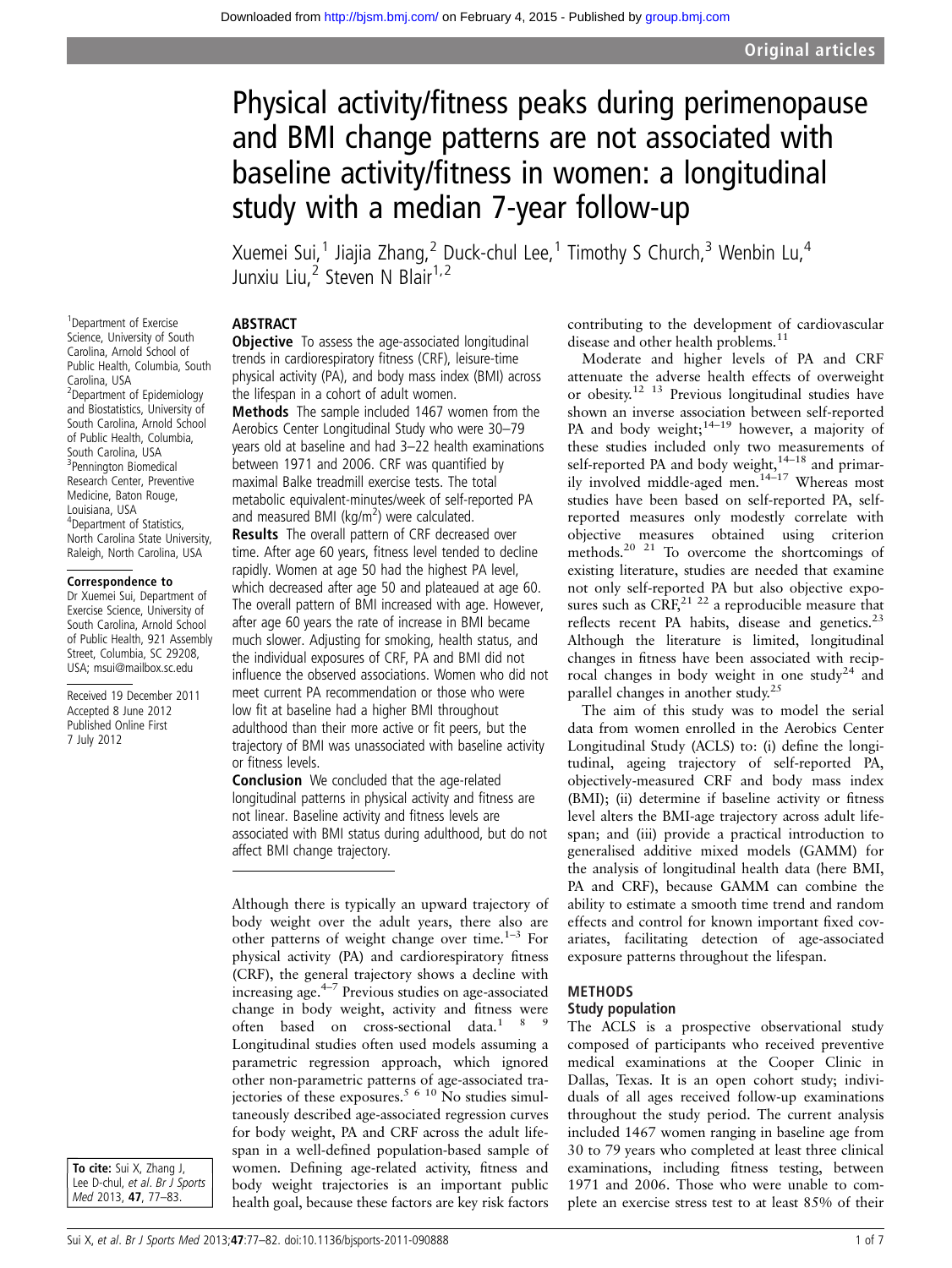age-predicted maximal heart rate (220 minus age in years) were excluded. All participants were free of cancer, heart attack, stroke and diabetes at any clinical examination. Most participants were white (>95%), well educated and of middle-to-high socio-economic status. This study was reviewed and approved annually by the Cooper Institute Institutional Review Board.

# Clinical examination

Participants provided written informed consent to participate in the examination and follow-up study. All medical evaluations included personal and family histories, a questionnaire on demographic characteristics and health habits, a physical examination, anthropometry, electrocardiogram, blood chemistry analyses, blood pressure measurements and a maximal exercise test on a treadmill. The comprehensive medical evaluation has been described in detail elsewhere.<sup>6 26</sup> Briefly, body mass index (BMI) was calculated as measured weight in kilograms divided by height in square metres. Normal weight (BMI<25), overweight (25≤BMI<30) and obese (BMI≥30) were defined. Smoking habits were obtained from a standardised questionnaire, and participants were classified as non-smokers or current smokers at the time of each examination.

Leisure-time PA was assessed on the medical history questionnaire by self-reported leisure-time or recreational activities during the past 3 months. The questionnaire has been validated previously.27 28 We created PA categories based on responses to 10 specific activities: walking, jogging, running, treadmill exercise, cycling, stationary cycling, swimming, racquet sports, aerobic dance and other sports-related activities (eg, basketball or soccer). If participants indicated that they were participating in activities, they answered additional questions about the frequency (number of workouts per week) and duration (minutes of workouts per session) of those activities. For walking, jogging, running, treadmill exercise and cycling, they also were asked to report speed (eg, average time per mile). The intensities of activities were estimated via speed-specific or activity-specific metabolic equivalent (MET) values from the Compendium of Physical Activities.<sup>29</sup> To calculate the total volume of PA, the MET value for a given speed or activity was multiplied by the frequency and the duration and then summed over all activities, resulting in total MET-minutes per week of PA, which is the principal metric used in the 2008 PA Guidelines Advisory Committee Report.<sup>30</sup> All participants were also classified into two PA categories based on the PA Guidelines Advisory Committee Report: 'not meeting the recommended amount of PA (<500 MET-minutes/week)', and 'meeting the recommended amount of PA (≥500 MET-minutes/week)'. For an individual to meet the recommended PA level, she can do at least 150 min of moderate-intensity activity (such as brisk walking) or 75 min of vigorous-intensity activity (such as jogging) per week.

We determined CRF using a modified Balke maximal exercise test, as described in previous publications.<sup>26 31</sup> The treadmill speed was 88 m/min for the first 25 min. During this time, the grade was 0% for the first minute, 2% the second minute and increased 1% each minute until 25 min had elapsed. After 25 min, the grade remained constant while the speed increased 5.4 m/min each minute until test termination. Participants were encouraged to give a maximal effort during the test. The mean (SD) percentage of age-predicted maximal heart rate achieved during exercise was 101.5 (6.6). The previously validated regression formula ((1.44×exercise duration in minutes)+14.99)/3.5 was used to convert maximal treadmill time to METs.<sup>32</sup> One MET corresponds to an oxygen uptake of 3.5 ml/kg/min, the energy expenditure at a resting state. Total time of the test

correlates highly  $(r=0.94)$  with measured maximal oxygen uptake.<sup>33</sup> Thus, treadmill time expressed in METs is analogous to maximal aerobic power (peak  $VO<sub>2</sub>$ ) and is used as an objective laboratory measure of CRF. We also assigned women to agespecific fitness categories based on their total time on the treadmill test. We classified the lowest 20% of the fitness distribution as low fit, the next 40% as moderately fit and the upper 40% as high fit, as in our previous reports, which were based on data from the entire cohort. The detailed cutpoints of treadmill duration and corresponding METs values have been reported previously.<sup>34</sup>

# Statistical analysis

Generalised additive mixed model (GAMM) was used to analyse the longitudinal data.<sup>35</sup> GAMM is the generalisation of the general linear mixed regression model that can model both linear and non-linear predictors. Note that linear predictor is a special case of nonlinear predictor. One of the appealing properties of GAMM is that it can include nonlinear predictors in the model without specific assumptions on their patterns and can estimate the non-linear predictor by the spline technique,36 37 which greatly improves the model's flexibility. The dependent variables for the three GAMM analyses were BMI, PA (MET—mintues/week) and CRF (METs), respectively. The predictors were age (years), smoking status (current smoker or not) and two of the three dependent variables. The random effects were used to account for the longitudinal change in each participant. The estimated smooth curves of age were used to reveal the nonlinear relationship between age and the dependent variables. The unadjusted model examined the longitudinal change in each of the dependent variables due to ageing, while the adjusted model revealed the longitudinal change in each of the dependent variables due to ageing by adjusting for smoking status and the other two dependent variables linearly. Finally, we examined the age-associated BMI change across baseline PA (meeting the recommended PA and not) and CRF (low, moderate and high) after adjusting for smoking status and CRF or PA, respectively. All p values were two-tailed, and values of <0.05 were considered to indicate statistical significance. Analyses were done using R software, V.11.1. Specifically, the 'gamm' function was applied to the GAMM. The detailed R code regarding how to implement GAMM and how to specify the random correlation structure in the present study is available on request from the corresponding author.

# RESULTS

#### Characteristics of women according to age groups

Table 1 provides the characteristics of women from all the follow-up examinations by age group. Ages ranged from 30 to 79 years, and the mean (SD) of age at baseline was 44.8 (8.5) years. The total number of exams completed was 7041. The number of exams completed by each woman ranged from 3 to 22 (mean: 5 and median: 4). The median (IQR) length of follow-up was 6.6 (8.1) years. The treadmill time was shorter and the prevalence of smoking was lower in the older groups. About17.3% of women exceeded a BMI of 25. Approximately half reported that they met the recommended levels of PA (≥500 MET-minutes/week).

# Unadjusted and adjusted parameter estimates for PA, CRF and BMI

Table 2 presents results from the unadjusted and adjusted GAMM for PA, CRF and BMI. The relation between age and unadjusted PA, CRF and BMI was nonlinear for all variables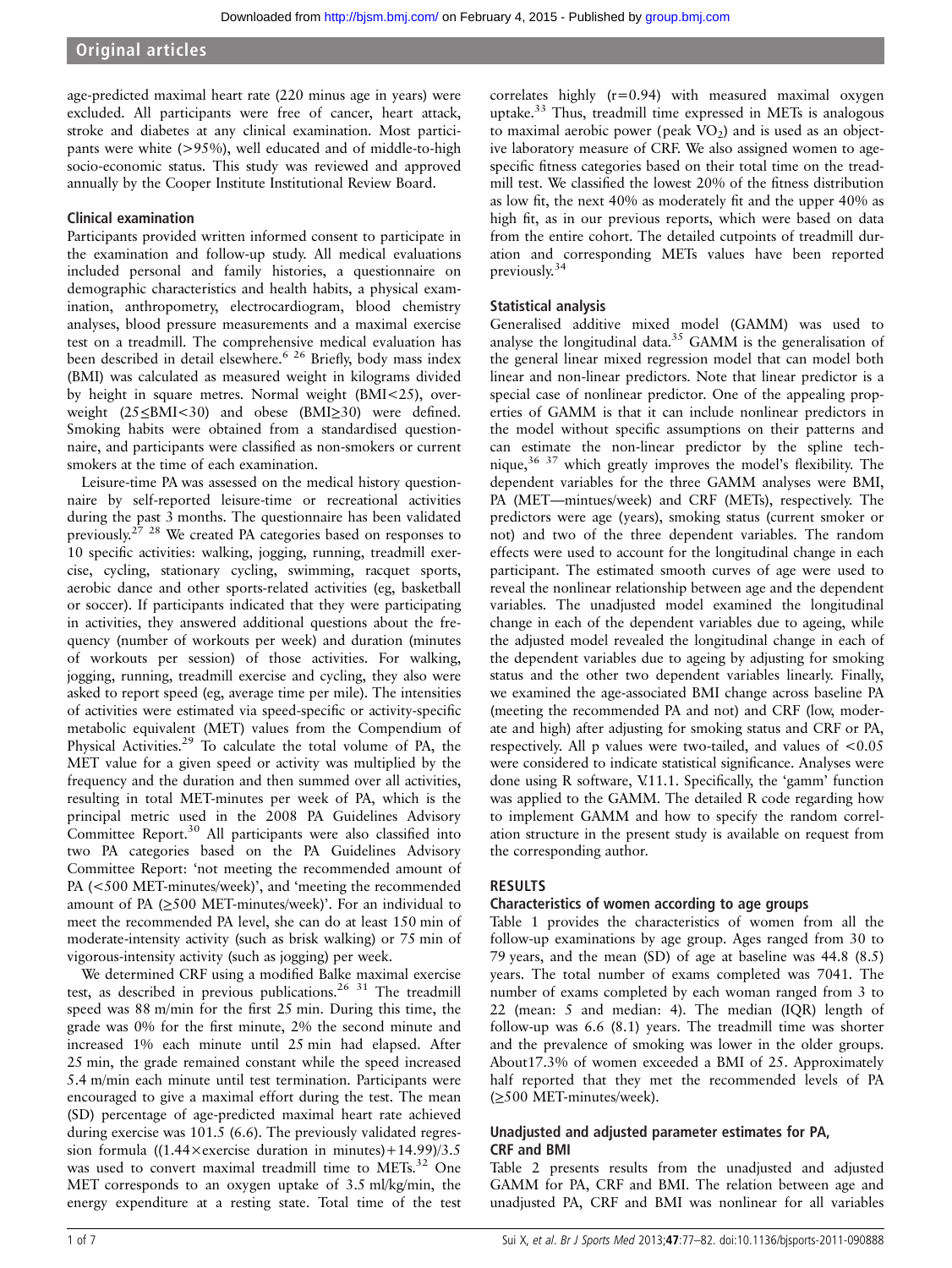|  |  |  | Table 1 Descriptive statistics for all observations of women according to age group |  |  |  |  |
|--|--|--|-------------------------------------------------------------------------------------|--|--|--|--|
|--|--|--|-------------------------------------------------------------------------------------|--|--|--|--|

|                                                       |                         | Observations by age group (year) |                 |                 |                 |                 |
|-------------------------------------------------------|-------------------------|----------------------------------|-----------------|-----------------|-----------------|-----------------|
| Variable                                              | <b>All observations</b> | $30 - 40$                        | $40 - 49$       | $50 - 59$       | $60 - 69$       | $\geq 70$       |
| No. of observations                                   | 7041                    | 1015                             | 2532            | 2370            | 996             | 128             |
| Age (mean $\pm$ SD, year)                             | $49.8 + 9.2$            | $36.1 \pm 2.5$                   | $44.8 \pm 2.9$  | $54.1 \pm 2.8$  | $63.3 \pm 2.7$  | $72.2 \pm 2.0$  |
| Height (mean±SD, cm)                                  | $164.3 + 5.9$           | $165.2 \pm 5.8$                  | $164.5 \pm 6.0$ | $164.1 \pm 5.8$ | $163.6 \pm 5.7$ | $160.6 \pm 6.3$ |
| Weight (mean±SD, kg)                                  | $61.1 \pm 9.2$          | $59.3 + 9.1$                     | $61.0 + 9.8$    | $61.7 + 8.8$    | $62.0 + 8.8$    | $58.8 \pm 7.9$  |
| BMI (mean $\pm$ SD, kg/m <sup>2</sup> )               | $22.6 \pm 3.2$          | $21.7 \pm 3.0$                   | $22.5 \pm 3.2$  | $22.9 + 3.1$    | $23.1 \pm 3.1$  | $22.8 \pm 2.9$  |
| Leisure-time PA in MET-minutes per week (median, IQR) | 513, 1170               | 357, 1013                        | 537, 1237       | 570, 1230       | 513, 1085       | 456, 1034       |
| Not meeting the recommendation (%)                    | 49.0                    | 55.8                             | 48.2            | 46.6            | 49.1            | 53.9            |
| $CRF$ (mean $\pm SD$ , METs)                          | $10.1 \pm 2.0$          | $11.1 \pm 2.0$                   | $10.6 \pm 1.9$  | $9.8 \pm 1.8$   | $8.9 \pm 1.6$   | $8.2 \pm 1.4$   |
| Low $(\% )$                                           | 3.3                     | 5.0                              | 4.2             | 2.4             | 1.7             | 0.8             |
| Moderate (%)                                          | 20.6                    | 30.2                             | 22.8            | 16.0            | 14.1            | 34.4            |
| High $(\%)$                                           | 76.2                    | 64.8                             | 73.1            | 81.6            | 84.2            | 64.8            |
| Current smoker (%)                                    | 5.1                     | 8.8                              | 5.9             | 3.6             | 3.3             | 2.3             |

BMI, body mass index; CRF, cardiorespiratory fitness; IQR, IQ range; MET, Metabolic equivalent; PA, physical activity.

since all the unadjusted smooth terms (spline (age)) were significant (all,  $p < 0.0001$ ). There was a steep decline in CRF after age 45 years, and this decline accelerated after 60 years of age (figure 1, top panel). The middle panel of figure 1 shows that women at age 50 had the highest PA levels. The bottom panel of figure 1 shows that the overall pattern of BMI was upward. After 60 years of age, the rate of increase in BMI became much slower. Adjusting for smoking and the individual exposure of CRF, PA and BMI did not significantly influence the observed associations (table 2). The large CIs in the later years for PA and BMI were due to the small numbers of women in the older age groups.

#### Changes in BMI with baseline PA and fitness

Finally, we examined BMI changes with age across baseline PA (meeting the recommended level of PA and not meeting the recommended level of PA, figure 2A) and CRF (low, moderate and high, figure 2B) groups. The figure shows the longitudinal change in BMI from 30 to 80 years of age for a non-smoker. Women who did not meet the PA recommendation at baseline had a higher BMI throughout adulthood compared with those who met the recommendation at baseline, after adjusting for smoking status and CRF. Women who were fit at baseline had a lower BMI throughout adulthood compared with their unfit peers, after adjusting for smoking status and PA. No significant interaction was observed between BMI and PA or CRF. However, the age-associated BMI trajectory across the entire follow-up did not differ based on baseline activity or fitness levels.

#### **DISCUSSION**

#### Key study findings

The purpose of this study was to assess the longitudinal patterns of PA, CRF and BMI with ageing in a cohort of healthy women across the adult lifespan using GAMM. The nature of the associations between age and PA, CRF and BMI differed. There was a positive curvilinear association between BMI and age, after controlling for smoking, and each of the other dependent variables. However, the trend of self-reported PA and CRF with ageing initially increased and ultimately decreased at 50 and 45 years old, respectively. The finding that the decline in activity and fitness begins in the perimenopause identifies a critical time window for physical activity promotion in women. In addition, the positive age-associated BMI change was observed in initially

active or high fit women as well as those who were less active or low fit at baseline.

#### Comparison with previous literature on age-associated activity and fitness change

Previous cross-sectional studies have shown an overall trend of small declines in the proportion of the population engaged in recommended levels of activity.<sup>8</sup> <sup>9</sup> In addition, declines in physical activity levels are prominent during young adulthood, and then taper off during middle and older adult life.<sup>8</sup> These data have been useful in understanding population trends in physical activity, and in establishing recommendations to improve physical activity levels as part of the national public health agenda.<sup>9</sup> <sup>38</sup> The present study provides novel data describing the longitudinal patterns of physical activity and fitness during adulthood in a well-defined sample with serial measures of habitual physical activity and maximal treadmill exercise tests. Very few studies have the data to examine both physical activity and fitness across the lifespan. Jackson et  $al^{25}$  examined changes in self-reported physical activity levels and maximal treadmill exercise duration in a cohort of men aged 17–71 years at baseline for whom an additional measurement on activity and fitness was available at an average of 8 years later. The percentage of men reporting no leisure-time activity declined from 31.5% to 20.5%, and maximal treadmill duration increased from 18.9 to 19.5 min (3.2% increase) between the two examinations. Recently, longitudinal studies with more than two measures of exposure show an accelerated decline in CRF with ageing in both men and women.<sup>5 6</sup> However, these studies required forcing the data into a predefined model. The current analysis applied GAMM modelling techniques, which fit both linear and non-linear patterns of predictors. We found that CRF increased with age and then decreased at a non-linear rate after ages 42–45 years. The decline in CRF after ages 42–45 years was consistent with previous reports,<sup>5  $6$ </sup> but the slight increase before the age of 40 years in women was a unique finding of our analyses, and therefore should be confirmed in future studies. One explanation for the difference might be the modelling technique we chose, because the GAMM can follow the data instead of forcing the data with certain assumptions.

The ageing pattern of self-reported PA was similar to the fitness pattern, with a slightly delayed decline around age 50. A recent paper from Brown et al suggested significant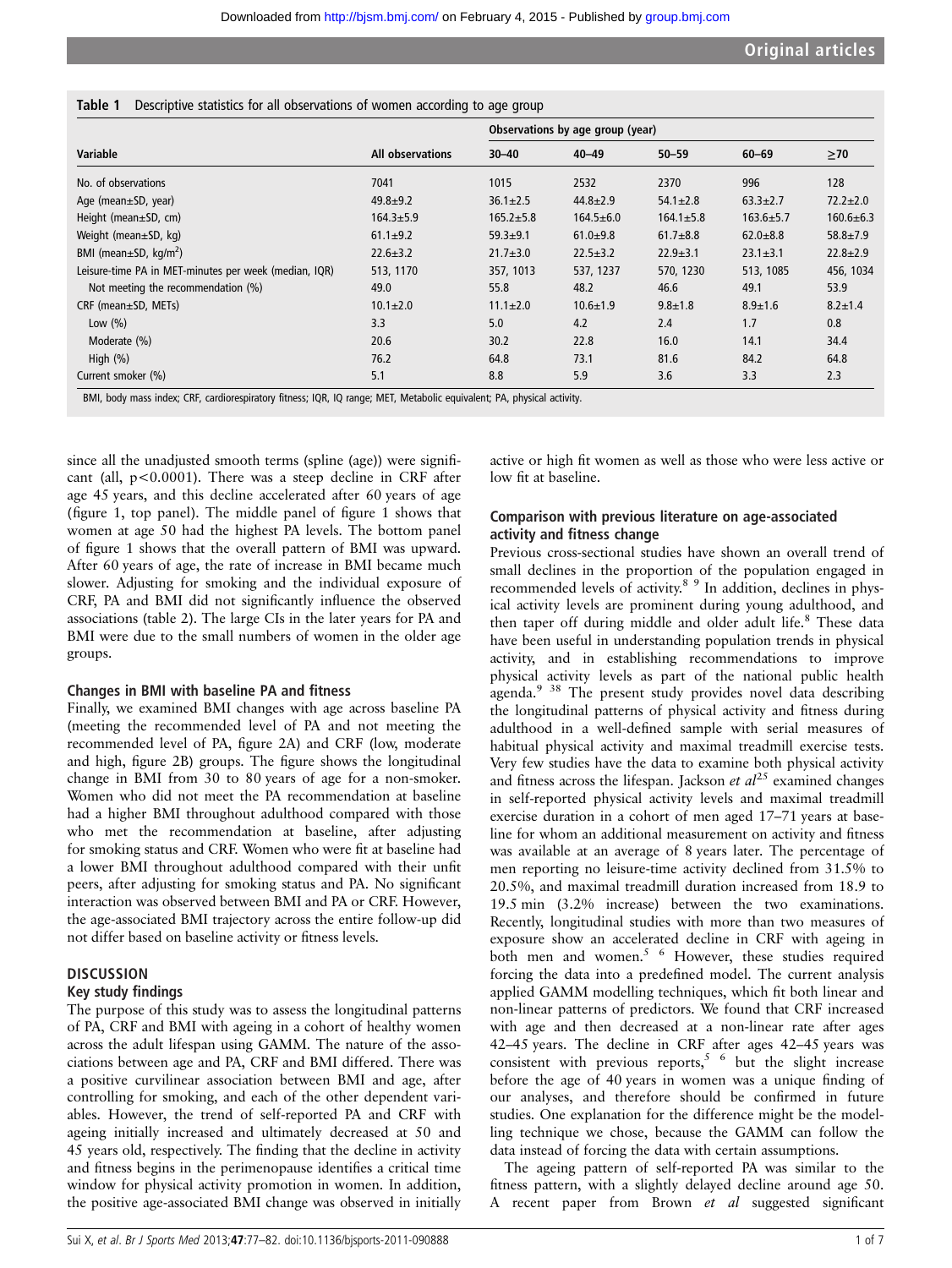#### Original articles

| Table 2 Unadjusted and adjusted parameter estimates of BMI, PA and CRF |                                  |                                |                  |  |
|------------------------------------------------------------------------|----------------------------------|--------------------------------|------------------|--|
|                                                                        | <b>Unadjusted estimates (SE)</b> | <b>Adjusted estimates (SE)</b> | Adjusted p value |  |
| BMI (kg/m <sup>2</sup> )*                                              |                                  |                                |                  |  |
| Fixed part                                                             |                                  |                                |                  |  |
| Linear part                                                            |                                  |                                |                  |  |
| Intercept                                                              | 22.85 (0.08)                     | 22.62 (0.08)                   | < 0.0001         |  |
| Current smoker                                                         |                                  | $-0.23(0.10)$                  | 0.02             |  |
| Not meeting the recommended PA (<500 MET-minutes/week)                 |                                  | 0.11(0.04)                     | 0.002            |  |
| Low fit                                                                |                                  | 2.01(0.11)                     | < 0.0001         |  |
| Moderate fit                                                           | $\overline{\phantom{0}}$         | 0.57(0.17)                     | < 0.0001         |  |
| Nonlinear part                                                         |                                  |                                |                  |  |
| Smooth age                                                             | DF=2.87 (p<0.0001)               | $DF = 4.21$                    | < 0.001          |  |
| Random part                                                            |                                  |                                |                  |  |
| SD intercept                                                           | 3.00                             | 2.91                           |                  |  |
| SD error                                                               | 1.15                             | 1.11                           |                  |  |
| PA, MET-minutes/weekt                                                  |                                  |                                |                  |  |
| Fixed part                                                             |                                  |                                |                  |  |
| Linear part                                                            |                                  |                                |                  |  |
| Intercept                                                              | 810.97 (20.22)                   | 965.74 (21.72)                 | < 0.0001         |  |
| Current smoke                                                          | $\overline{\phantom{0}}$         | $-190.44(66.22)$               | 0.004            |  |
| Overweight (25 ≤ BMI < 30)                                             |                                  | $-112.073(42.61)$              | 0.008            |  |
| Obese ( $BMl \geq 30$ )                                                |                                  | $-66.59(91.87)$                | 0.47             |  |
| Low fit                                                                |                                  | $-725.76(76.36)$               | < 0.0001         |  |
| Moderate fit                                                           |                                  | $-472.34(34.38)$               | < 0.0001         |  |
| Nonlinear part                                                         |                                  |                                |                  |  |
| Smooth age                                                             | $DF=2.88$ ( $p<0.0001$ )         | $DF = 2.39$                    | 0.06             |  |
| Random part                                                            |                                  |                                |                  |  |
| SD intercept                                                           | 624.52                           | 561.31                         |                  |  |
| SD error                                                               | 928.91                           | 924.34                         |                  |  |
| CRF, METs‡                                                             |                                  |                                |                  |  |
| Fixed part                                                             |                                  |                                |                  |  |
| Linear part                                                            |                                  |                                |                  |  |
| Intercept                                                              | 10.08 (0.04)                     | 10.54 (0.04)                   | < 0.0001         |  |
| Current smoker                                                         |                                  | $-0.21(0.07)$                  | 0.004            |  |
| Overweight (25 ≤ BMI < 30)                                             |                                  | $-0.64(0.05)$                  | < 0.0001         |  |
| Obese (BMI $\geq$ 30)                                                  |                                  | $-1.60(0.11)$                  | < 0.0001         |  |
| Not meeting the recommended PA (<500 MET-minutes/week)                 |                                  | $-0.59(0.026)$                 | < 0.0001         |  |
| Nonlinear part                                                         |                                  |                                |                  |  |
| Smooth age                                                             | $df=6.03$ (p<0.0001)             | $df = 6.21$                    | < 0.0001         |  |
| Random part                                                            |                                  |                                |                  |  |
| SD intercept                                                           | 1.63                             | 1.46                           |                  |  |
| SD error                                                               | 0.87                             | 0.83                           |                  |  |

BMI, body mass index; CRF, cardiorespiratory fitness; MET, Metabolic equivalent; PA, physical activity.

Notes: The 'nonlinear part' lists the degree of freedom of the fitted nonlinear curve. The p value <0.05 means the fitted nonlinear relationship between age and dependent variable is significant. The 'random part' is used to describe the variation of the random effects in the longitudinal pattern. The small variation in our Table indicates that the variation among participants is small in the Aerobics Center Longitudinal Study.

\*Adjusted for smoking (current smoker or not), PA (meet the recommended level or not) and CRF (low, moderate or high).

†Adjusted for smoking (current smoker or not), BMI (normal weight, overweight or obese) and CRF (low, moderate or high).

‡Adjusted for smoking (current smoker or not), BMI (normal weight, overweight or obese) and PA (meeting the recommended level or not).

associations between age-specific life events and PA changes.<sup>39</sup> Birth of a grandchild, going through menopause and illness or death of a close family member were associated with increased odds of decreasing PA in 8762 mid-age women. Our finding of a decline in PA around age 50 partly supported her hypothesis. Accurate measurement of true daily physical activity is more challenging than measuring CRF, and information on PA from other domains, such as occupation, home or active commuting, was not available in this study. An accurate measure of total physical activity might have revealed a similar ageing trend. Therefore, future studies need to incorporate other domains of physical activity and selected life events, as well as include an

objective measure of physical activity, in order to provide a clear picture of the ageing-related physical activity pattern.

# Comparison with previous literature on age-associated BMI change

Changes in body weight during adulthood occur at varying ages and in different degrees of magnitude. Cross-sectional data suggest that adults experience a weight gain between about 30 and 50 years of age, with a short plateau to about age 60 years, and then lose modest amounts through their 80s.<sup>1</sup> Cross-sectional data from the National Health and Nutrition Examination Survey (NHANES) suggest two body composition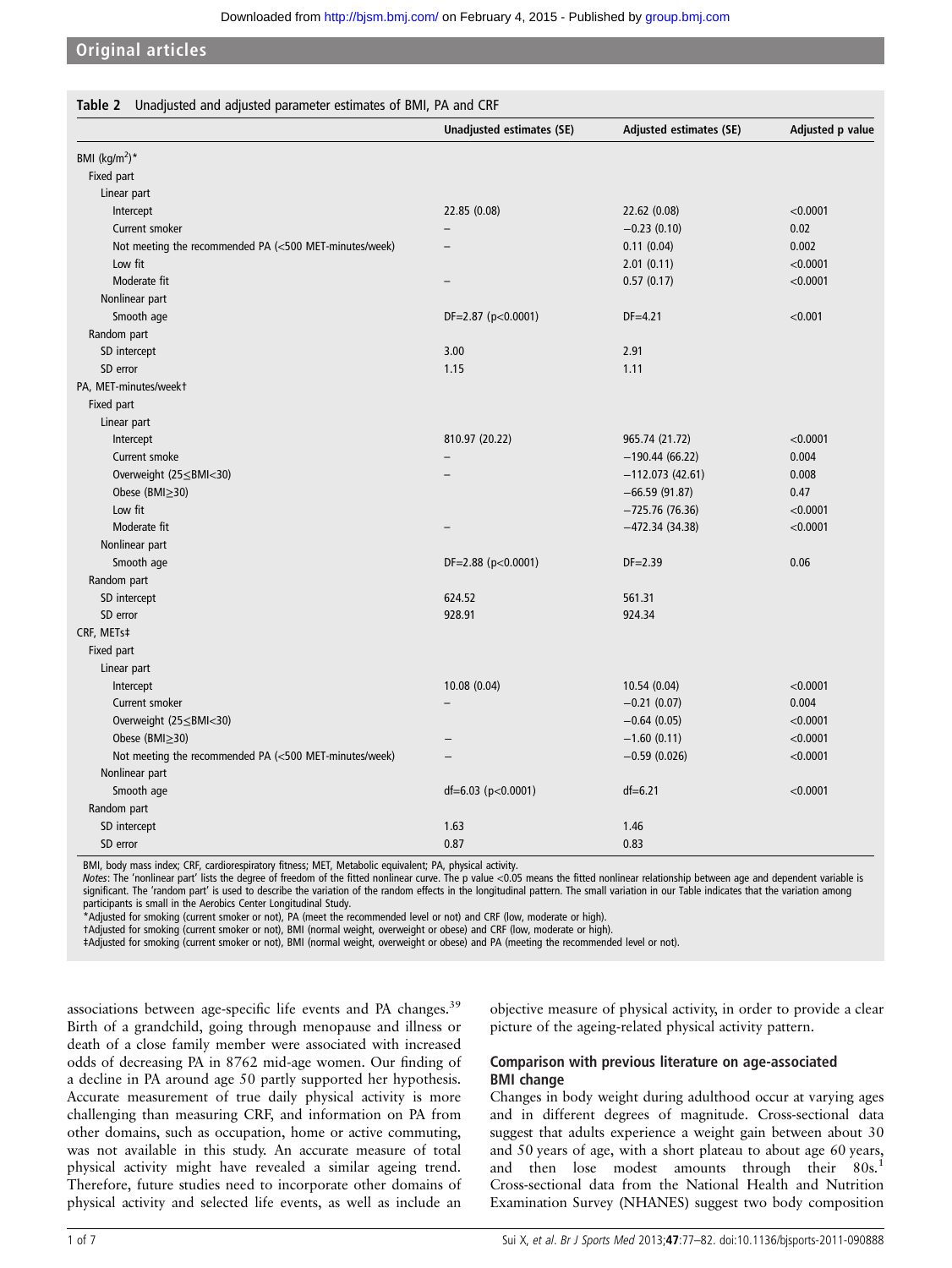

Figure 1 Age-associated cardiorespiratory fitness (top panel), leisure-time physical activity (middle panel) and body mass index (BMI, bottom panel) change in women assuming that they did not smoke, were normal weight (when fitness and physical activity are the dependent variables), met the recommended level of physical activity (when fitness as dependent variable), and were at least moderate fit (when BMI is the dependent variable), Aerobics Center Longitudinal Study, Dallas, Texas, 1971–2006.

trends using BMI as a measure of obesity. First, a secular trend, the prevalence of obesity among American adults, systematically increased over the past 30 years.<sup>3 40 41</sup> Second, the prevalence of obesity increases with ageing.2 3 Our longitudinal results provide strong evidence that changes in BMI associated with ageing were upward but curvilinear. BMI increased at a higher rate before the age of 45 years, continued to increase but at a slower rate between 45 and 60 years old and levelled off after the age of 60.

It seems counterintuitive that while physical activity increases through the 30s, 40s and 50s (figure 1, middle panel), BMI continues to increase during this period (figure 1, bottom panel). In addition, we found that women who did not meet current PA recommendations at baseline or those who were low fit at baseline had a higher BMI throughout adulthood than their active or fit peers, even though the BMI change pattern was similar among the two groups of women. We thought it worthwhile, therefore, to comment on these findings. Kohrt pointed out in a recent report that it is difficult to determine whether the increased propensity for weight gain at midlife is primarily a consequence of the menopause transition or of advancing age.<sup>42</sup> Other than energy expenditure, many factors play important roles in the regulation of body weight, including oestrogen, energy intake and loss of muscle mass.<sup>42</sup> Furthermore, the imperfect measure of physical activity in many studies, including the current study, and the use of BMI as a gross adiposity marker make it more difficult to disentangle the complex relationships between BMI and physical activity.

#### Strengths and limitations of the study

To the best of our knowledge, this is the first prospective study that concurrently assessed the association of PA, CRF and BMI with ageing in a large cohort of women using GAMM modelling techniques. These models have the advantage over repeated measure analysis of variance, linear mixed models (LMM) and other conventional growth modelling methods in that GAMM is more flexible in fitting the data and does not assume the presence of an average trajectory in the underlying population. Instead of forcing the data into a predefined model, the model follows the data and fits both linear and non-linear patterns of predictors. Although seldom used in epidemiological research, GAMM is a very powerful technique to deal with real-life complexities, and its use is now possible with free, user-friendly software.<sup>43 44</sup> Another major strength of the current study is that the modelled ageing trajectories were defined with data from across the adult lifespan. Other strengths include a prospective design and maximal exercise testing to quantify CRF.

The primary limitation is the use of self-reported PA. People tend to over-report their physical activity level, and the random measurement error for self-reported PA is more likely to be pronounced than the measurement error for CRF. However, the physical activity questionnaire used in the current study was not only valid, but also provided comparable classification results when compared with the current physical activity guideline.<sup>45</sup> Another limitation is that the study population consisted mainly of European-American women in the middle and upper socioeconomic strata. Participants in this study elected to visit the Cooper Clinic for a preventative medical evaluation, not for disease treatment purposes. They were likely to have better access to medical services and tended to be healthier and leaner than members of the general population. Thus, the results may not be generalisable to other adult populations. All epidemiological studies, even well-known cohorts such as the Nurses Health Study, Physicians Health Study and Harvard Alumni Study, must be concerned about possible selection bias or lack of representativeness of the study population, and this study is no exception. However, the homogeneity of the population sample in sociodemographic factors enhances the internal validity of the findings.

#### **CONCLUSION**

In summary, our data show that the age-related longitudinal patterns of physical activity and fitness are not linear, and that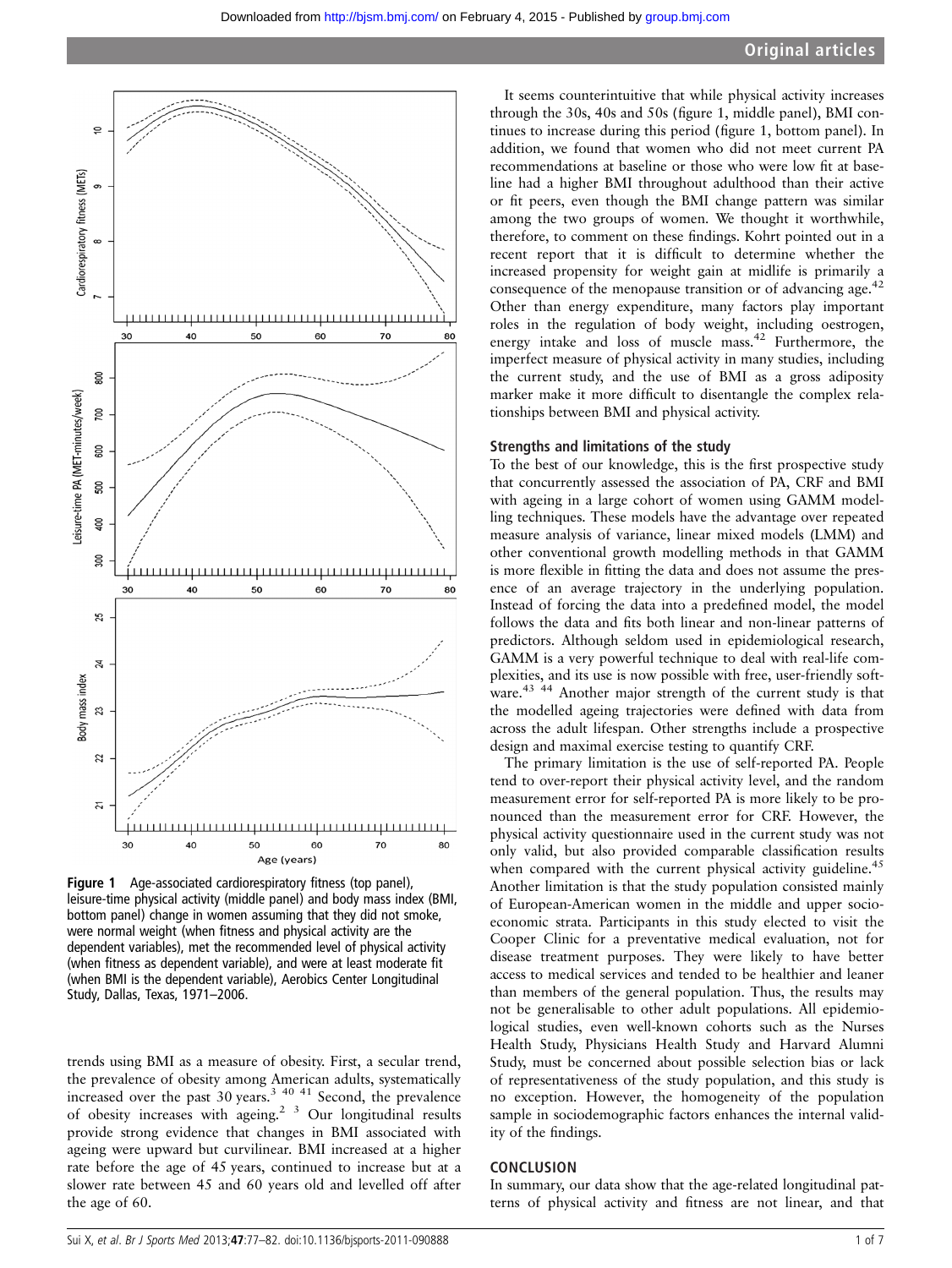# Original articles

Figure 2 Body mass index change with age in women by baseline physical activity (meeting and not meeting recommendation) (panel A) and cardiorespiratory fitness (low, moderate and high) (panel B). It was assumed that the participants did not smoke.



baseline activity and fitness levels are associated with BMI status during adulthood, but do not affect BMI change patterns. The menopause transition seems to be a critical period to initialise and promote physical activity, especially for sedentary women, because the accelerated decline in both activity and fitness starts around this time. Although the ageing-associated decline in CRF cannot be avoided, usual physical activity is still its primary determinant.<sup>46</sup> The consensus public health guideline to obtain 150 min/week of moderate-intensity physical activity, such as brisk walking or jogging will improve women's fitness levels.

# What is known

- ▸ Previous studies have shown that the age-associated changes in body weight, activity and fitness were nonlinear. However, these findings were often based on cross-sectional data.
- No studies simultaneously described the longitudinal trajectories of these exposures with ageing across the adult lifespan in a well-defined population-based sample of women.

# What this study adds

- $\triangleright$  Both physical activity and fitness peak around 40-50 years old among women.
- Body mass index change pattern was not associated with the initial activity or fitness levels.
- ▸ Menopause transition seems to be a critical time window to initialise and promote physical activity.

Acknowledgements We thank the Cooper Clinic physicians and technicians for collecting the baseline data, staff at the Cooper Institute for data entry and data management, and Gaye Christmus for editorial assistance.

Contributors SB, XS and JZ conceptualised this paper. XS and JZ developed the analysis plan and conducted the data analysis. All authors were involved with the interpretation and review of the results. XS drafted the manuscript and revised it according to feedback from all authors, who were involved in critical revisions and provided important intellectual content.

Funding Supported by National Institutes of Health grants AG06945, HL62508 and R21DK088195, and in part by an unrestricted research grant from The Coca-Cola Company. The content is solely the responsibility of the authors and does not necessarily represent the official views of the National Institutes of Health.

#### Patient consent Obtained.

Ethics approval The Cooper Institute Institutional Review Board.

Provenance and peer review Not commissioned; externally peer reviewed.

Data sharing The database to be used in this project was obtained by SB (one of the co-authors on the paper) as part of his separation agreement from the Cooper Institute in 2006. This agreement prevents us from sharing the data with other investigators. However, we pledge to collaborate with interested investigators on research using the database. This will involve the investigators submitting a proposal for a project; we will perform the analyses and provide tables and figures for the investigators to prepare scientific manuscripts. We will continue to assist with analyses during reviews and revisions of the manuscripts.

# **REFERENCES**<br>1 Roubenoff R

- Roubenoff R, Castaneda C. Sarcopenia-understanding the dynamics of aging muscle. JAMA 2001;286:1230–1.
- 2 Chumlea WC, Guo SS, Kuczmarski RJ, et al. Body composition estimates from NHANES III bioelectrical impedance data. Int J Obes Relat Metab Disord 2002;26:1596–609.
- 3 Ogden CL, Fryar CD, Carroll MD, et al. Mean body weight, height, and body mass index, United States 1960–2002. Adv Data 2004;347:1–17.
- 4 Centers for Disease Control and Prevention. Prevalence of self-reported physically active adults—United States, 2007. Morb Mortal Wkly Rep 2008;57:1297–300.
- 5 Fleg JL, Morrell CH, Bos AG, et al. Accelerated longitudinal decline of aerobic capacity in healthy older adults. Circulation 2005;112:674–82.
- 6 Jackson AS, Sui X, Hebert JR, et al. Role of lifestyle and aging on the longitudinal change in cardiorespiratory fitness. Arch Intern Med 2009;169:1781-7.
- Hollenberg M, Yang J, Haight TJ, et al. Longitudinal changes in aerobic capacity: implications for concepts of aging. J Gerontol A Biol Sci Med Sci 2006;61:851–8.
- 8 Caspersen CJ, Pereira MA, Curran KM. Changes in physical activity patterns in the United States, by sex and cross-sectional age. Med Sci Sports Exerc 2000;32:1601–9.
- Macera CA, Pratt M. Public health surveillance of physical activity. Res Q Exerc Sport 2000;71:S97–103.
- 10 Jackson AS, Janssen I, Sui X, et al. Longitudinal changes in body composition associated with healthy ageing: men, aged 20–96 years. Br J Nutr 2012;107:1085–91.
- 11 Roger VL, Go AS, Lloyd-Jones DM, et al. Heart disease and stroke statistics-2012 update: a report from the american heart association. Circulation 2012;125:e2–20.
- 12 Blair SN, Brodney S. Effects of physical inactivity and obesity on morbidity and mortality: current evidence and research issues. Med Sci Sports Exerc 1999;31: S646–62.
- 13 Lee DC, Sui X, Blair SN. Does physical activity ameliorate the health hazards of obesity? Br J Sports Med 2009;43:49–51.
- 14 DiPietro L. Physical activity, body weight, and adiposity: an epidemiologic perspective. Exerc Sport Sci Rev 1995;23:275-303.
- 15 Klesges RC, Klesges LM, Haddock CK, et al. A longitudinal analysis of the impact of dietary intake and physical activity on weight change in adults. Am J Clin Nutr 1992;55:818–22.
- 16 Williamson DF, Madans J, Anda RF, et al. Recreational physical activity and ten-year weight change in a US national cohort. Int J Obes Relat Metab Disord 1993;17:279–86.
- 17 Slattery ML, McDonald A, Bild DE, et al. Associations of body fat and its distribution with dietary intake, physical activity, alcohol, and smoking in blacks and whites. Am J Clin Nutr 1992;55:943-9.
- 18 Owens JF, Matthews KA, Wing RR, et al. Can physical activity mitigate the effects of aging in middle-aged women? Circulation 1992;85:1265–70.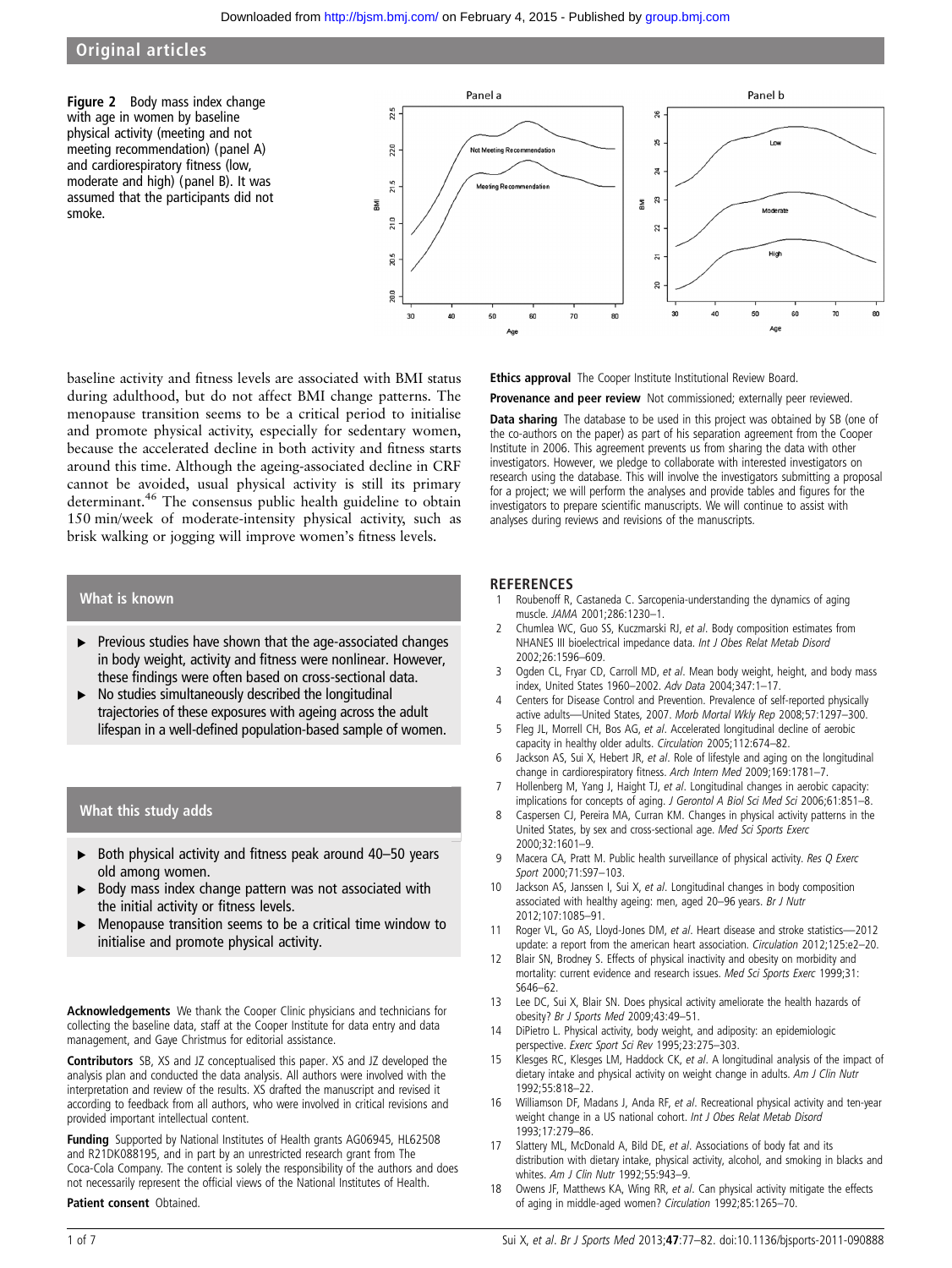- 19 Schmitz KH, Jacobs DRJ, Leon AS, et al. Physical activity and body weight: associations over ten years in the CARDIA study. Coronary Artery Risk Development in Young Adults. Int J Obes Relat Metab Disord 2000;24:1475–87.
- 20 Shephard RJ. Limits to the measurement of habitual physical activity by questionnaires. Br J Sports Med 2003;37:197–206.
- 21 Aadahl M, Kjaer M, Kristensen JH, et al. Self-reported physical activity compared with maximal oxygen uptake in adults. Eur J Cardiovasc Prev Rehabil 2007;14:422–8.
- 22 American College of Sports Medicine Position Stand. American College of Sports Medicine Position Stand. The recommended quantity and quality of exercise for developing and maintaining cardiorespiratory and muscular fitness, and flexibility in healthy adults. Med Sci Sports Exerc 1998;30:975–91.
- 23 Haskell WL, Leon AS, Caspersen CJ, et al. Cardiovascular benefits and assessment of physical activity and physical fitness in adults. Med Sci Sports Exerc 1992;24: S201–20.
- 24 Sidney S, Sternfeld B, Haskell WL, et al. Seven-year change in graded exercise treadmill test performance in young adults in the CARDIA study. Cardiovascular risk factors in young adults. Med Sci Sports Exerc 1998;30:427–33.
- 25 Jackson AS, Kampert JB, Barlow CE, et al. Longitudinal changes in cardiorespiratory fitness: measurement error or true change? Med Sci Sports Exerc 2004;36:1175–80.
- 26 Blair SN, Kohl HW III, Barlow CE, et al. Changes in physical fitness and all-cause mortality: a prospective study of healthy and unhealthy men. JAMA 1995;273:1093–8.
- 27 Kohl HW, Blair SN, Paffenbarger RS Jr,, et al A mail survey of physical activity habits as related to measured physical fitness. Am J Epidemiol 1988;127:1228-39.
- 28 Banda JA, Hutto B, Feeney A, et al. Comparing physical activity measures in a diverse group of midlife and older adults. Med Sci Sports Exerc 2010;42:2251–7.
- 29 Ainsworth BE, Haskell WL, Whitt MC, et al. Compendium of physical activities: an update of activity codes and MET intensities. Med Sci Sports Exerc 2000;32: S498–504.
- 30 Physical Activity Guidelines Advisory Committee. Physical Activity Guidelines Advisory Committee Report. 2008. Ref Type: Internet Communication.
- 31 Balke B, Ware RW. An experimental study of physical fitness in Air Force personnel. US Armed Forces Med J 1959;10:675–88.
- 32 Pollock ML, Bohannon RL, Cooper KH, et al. A comparative analysis of four protocols for maximal treadmill stress testing. Am Heart J 1976;92:39-46.
- 33 Pollock ML, Foster C, Schmidt D, et al. Comparative analysis of physiologic responses to three different maximal graded exercise test protocols in healthy women. Am Heart J 1982;103:363–73.
- 34 Sui X, LaMonte MJ, Blair SN. Cardiorespiratory fitness and risk of nonfatal cardiovascular disease in women and men with hypertension. Am J Hypertens 2007;20:608–15.
- 35 Hastie TJ, Tibshirani RJ. Generalized additive models. New York: Chapman and Hall, 1990.
- 36 Wood SN. Thin plate regression splines. J Royal Stat Soc 2003;65:95–114.
- 37 Wood SN. Low rank scale invariant tensor product smooths for generalized additive mixed model. Biometrics 2006;62:1025-36.
- 38 US Department of Health and Human Services. Healthy people 2010 (conference edition). US Government Printing Office, Superintendent of Documents, Washington, DC, 2000.
- 39 Brown WJ, Heesch KC, Miller YD. Life events and changing physical activity patterns in women at different life stages. Ann Behav Med 2009;37:294–305.
- 40 Kuczmarski RS, Flegal KM, Campbell SM, et al. Increasing prevalence of overweight among US adults: the National Health and Nutrition Examination Surveys, 1960 to 1991. JAMA 1994;272:205–11.
- 41 Kuczmarski RJ, Flegal KM. Criteria for definition of overweight in transition: background and recommendations for the United States. Am J Clin Nutr 2000;72:1074–81.
- 42 Kohrt WM. Menopause medicine: exercise and weight gain. Geriatrics 2009;64:28–9.
- 43 Lopes C, Andreozzi VL, Ramos E, et al. Modelling over week patterns of alcohol consumption. Alcohol Alcohol 2008;43:215–22.
- 44 Hemmi MH, Schneider S, Muller S, et al. Analyzing temporal patterns of infant sleep and negative affective behavior: a comparison between different statistical models. Infant Behav Dev 2011;34:541–51.
- 45 Stofan JR, DiPietro L, Davis D, et al. Physical activity patterns associated with cardiorespiratory fitness and reduced mortality: The Aerobics Center Longitudinal Study. Am J Public Health 1998;88:1807–13.
- 46 Ingelsson E, Larson MG, Vasan RS, et al. Heritability, linkage, and genetic associations of exercise treadmill test responses. Circulation 2007;115:2917–24.